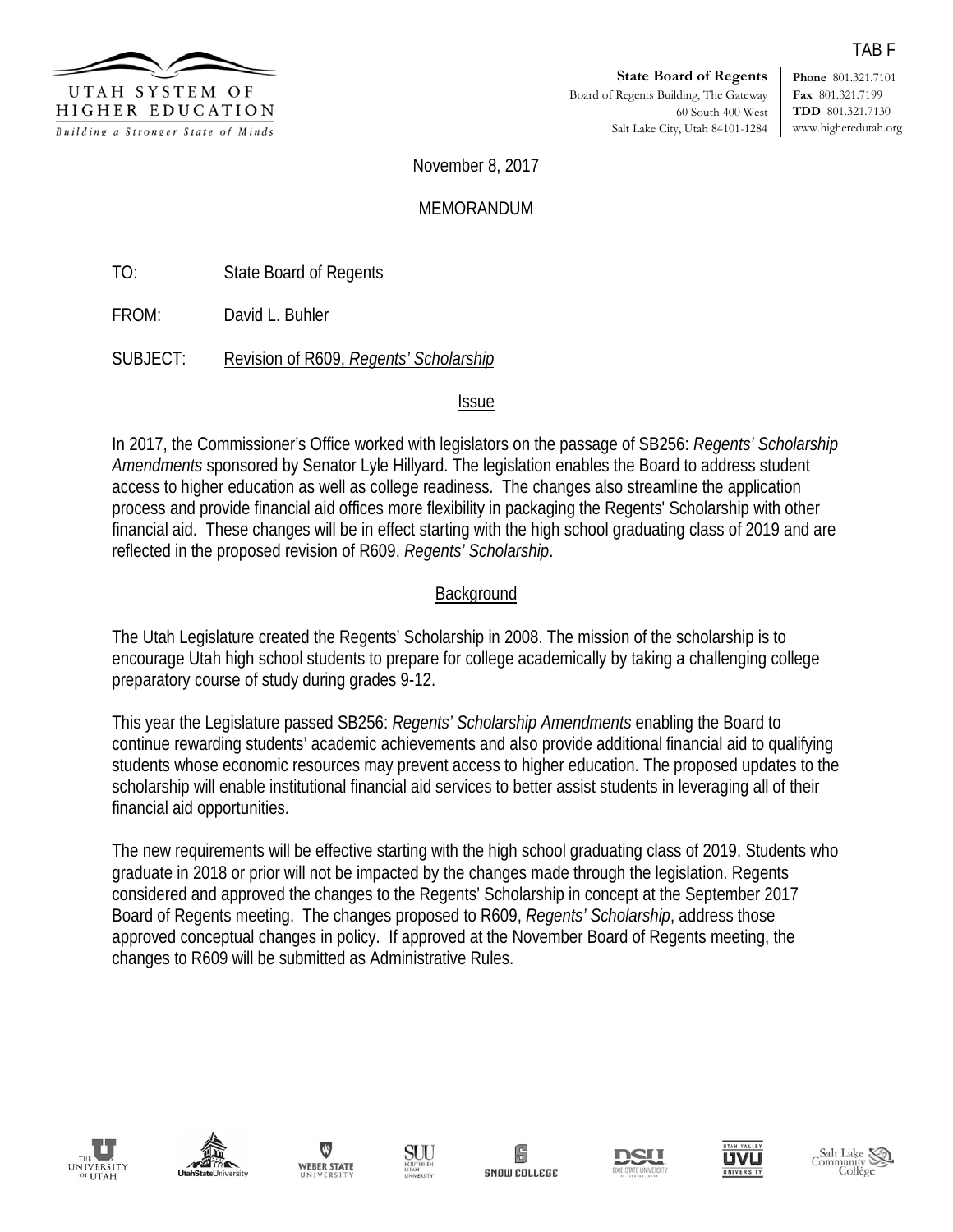Commissioner's Recommendation

The Commissioner recommends the Board approve the proposed changes to R609, *Regents' Scholarship*.

\_\_\_\_\_\_\_\_\_\_\_\_\_\_\_\_\_\_\_\_\_\_\_\_\_\_\_\_\_\_\_\_ David L. Buhler Commissioner of Higher Education

DLB/GL/EJH/CFB/JHM/SJ Attachment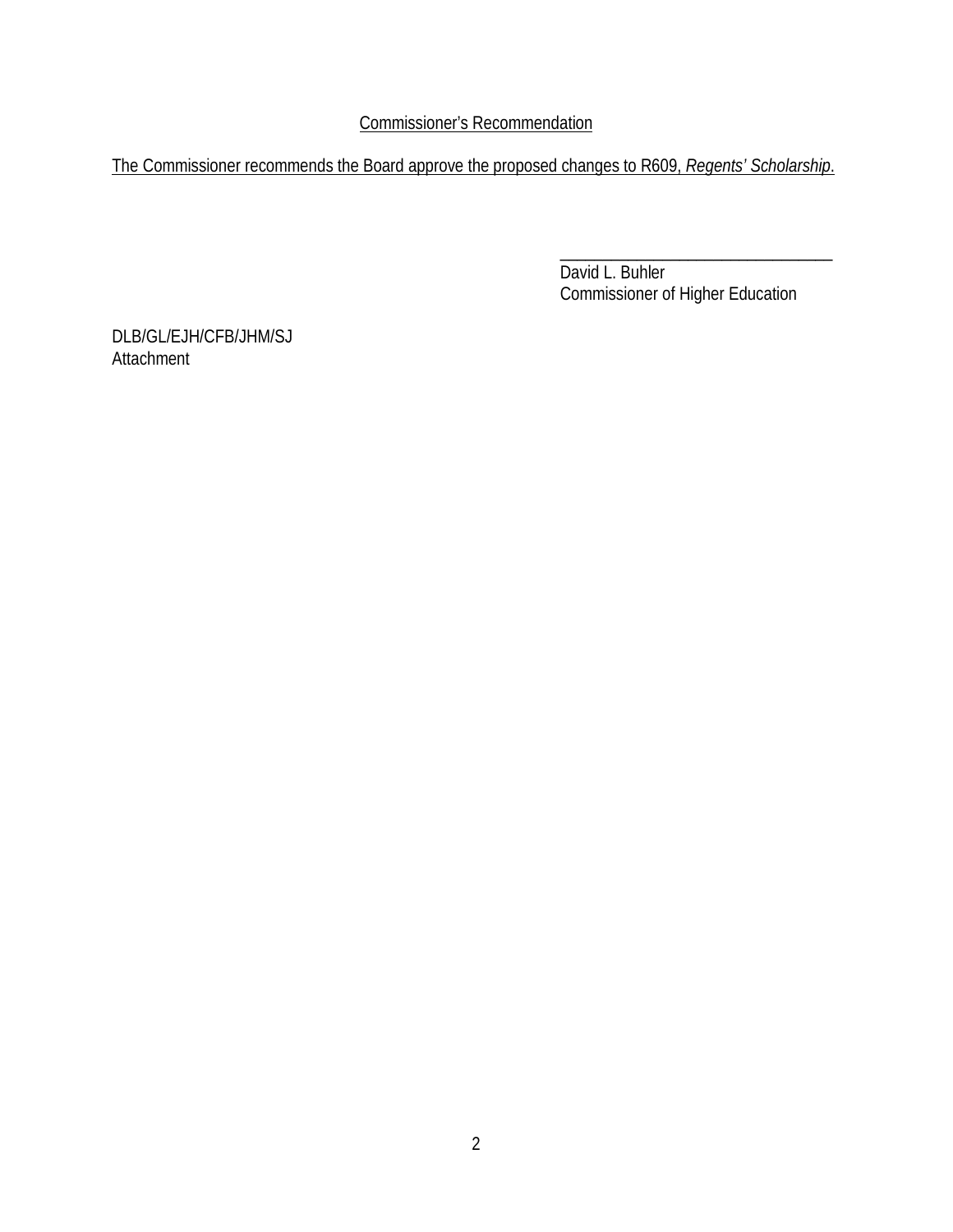

**R609-1 Purpose**: The Regents' Scholarship encourages Utah high school students to prepare for college academically and financially by taking a core course of study in grades 9-12 and saving for college. This statewide scholarship is aligned with the Utah Scholars Core Course of Study which is based on national recommendations as outlined by the State Scholars Initiative. The courses required by the scholarship are proven to help students become college and career ready. In addition, this scholarship encourages high school students to complete meaningful course work through their senior year rewards students whose academic achievements demonstrate a high likelihood of college success and also provides additional financial aid to qualifying students whose economic resources may prevent access to higher education.

### **R-609-2 References**

- **2.1** Utah Code Ann. §53B-8-108 et seq., Regents' Scholarship Program
- **2.2** Utah Admin. Code §R277-700-7, High School Requirements (Effective for Graduating Students Beginning with the 2010-2011 School Year).
- **2.3** Regents**'** Policy and Procedures R604, New Century Scholarship.

### **R609-3 Definitions**

**3.1** "**Applicant"** means a student who is in their last term in high school and on track to complete the high school graduation requirements of a public school established by the Utah State Board of Education and the student's school district or charter school or a private high school in the state that is accredited by a regional accrediting body approved by the Utah State Board of Regents

**3.21. "Base Award"**: a one-time scholarship to be awarded to applicants who complete the eligibility requirements of section R609-4 of this policy **"Advanced Math"** means any of the following courses: precalculus, calculus, statistics, AP calculus AB, AP calculus BC, AP statistics, college courses Math 1030 and higher, IB Math SL, HL and Further Math.

**3.32. "Board"** means the Utah State Board of Regents.

**3.43.** "**College Course Work**" means any instance in which college credit is earned, including but not limited to, concurrent enrollment, distance education, dual enrollment, or early college.

**3.5 "Core Course of Study"** means the courses taken during grades 9-12 for the Core Course of study which include:

**3.5.1** 4.0 units of English;

**3.5.2** 4.0 units of mathematics taken in a progressive manner (at minimum Secondary Mathematics I, Secondary Mathematics II, Secondary Mathematics III and one class beyond); if the student is attending a school that has not implemented the Utah Core "K-12" Standards, a student would complete at minimum Algebra I, Geometry, Algebra II, and a class beyond Algebra II

<span id="page-2-0"></span> <sup>1</sup> Adopted June 4, 1999, amended July 12, 1999, April 20, 2001, May 31, 2002, September 15, 2006. Amended and approved by the Board of Regents October 16, 2009, April 1, 2010, March 25, 2011, March 29, 2013 and April 1, 2016.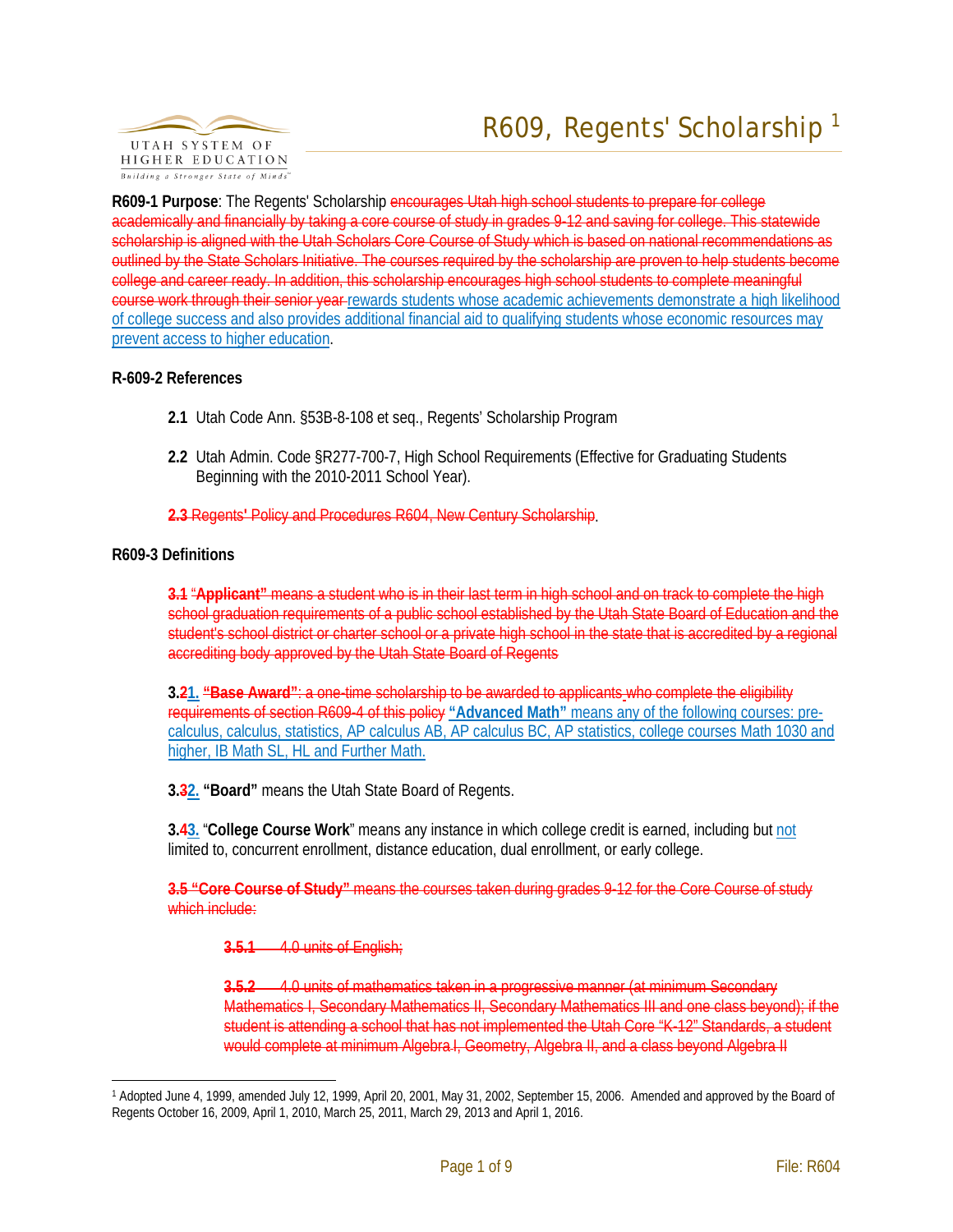- **3.5.3** 3.5 units of social studies;
- **3.5.4** 3.0 units of lab-based natural science (one each of Biology, Chemistry, and Physics);
- **3.5.5** 2.0 units of the same foreign language, other than English, taken in a progressive manner.

**3.64. "Eligible Institutions"** means USHE institutions of the USHE or any private, nonprofit institution of higher education in Utah accredited by the Northwest Commission on Colleges and Universities (NWCCU) that enters into a data sharing MOU with the Board of Regents.

**3.75. "Excusable Neglect"** means a failure to take proper steps at the proper time, not in consequence of carelessness, inattention, or willful disregard of the scholarship application process, but in consequence of some unexpected or unavoidable hindrance or accident.

**3.8 "Exemplary Academic Achievement Award"** ("Exemplary Award") means a renewable scholarship to be awarded to students who complete the eligibility requirements of section 4.2 of this policy.

**3.96. "Good Cause"** means the student's failure to meet a scholarship application process requirement was due to circumstances beyond the student's control or circumstances that are compelling and reasonable.

**3.107. "High school"** means a public school established by the Utah State Board of Education or private high school within the boundaries of the State of Utah. If a private high school, it shall be accredited by a regional accrediting body approved by the Board.

**3.11 "Home – Schooled"** refers to a student who has not graduated from a Utah high school and received credits and/ or letter grades for the Core Course of study in grades 9-12.

**3.12 "Recipient"** means an applicant who receives an award under the requirements set forth in this policy.

**3.13 "Reasonable progress"** means enrolling and completing at least fifteen credit hours during Fall and Spring semesters and earning a 3.3 grade point average (GPA) or higher each semester while enrolled at an eligible institution and receiving the award.

**3.14 "Renewal Documents"** include institutionally produced documents demonstrating that the recipient has met the required semester GPA and a detailed schedule providing proof of enrollment in fifteen credit hours for the semester for which the recipient is seeking award payment.

**3.158. "Scholarship Appeals Committee"** means the committee designated by Commissioner of Higher Education to review appeals of Regents' Scholarship award decisions and take final agency action regarding awards.

**3.9. "Scholarship Award"** means a one-time scholarship awarded to all eligible applicants who meet the eligibility requirements of section R609-4.

**3.1610. "Scholarship Staff"** means the group assigned to review Regents' Scholarship applications and make initial decisions awarding the scholarships.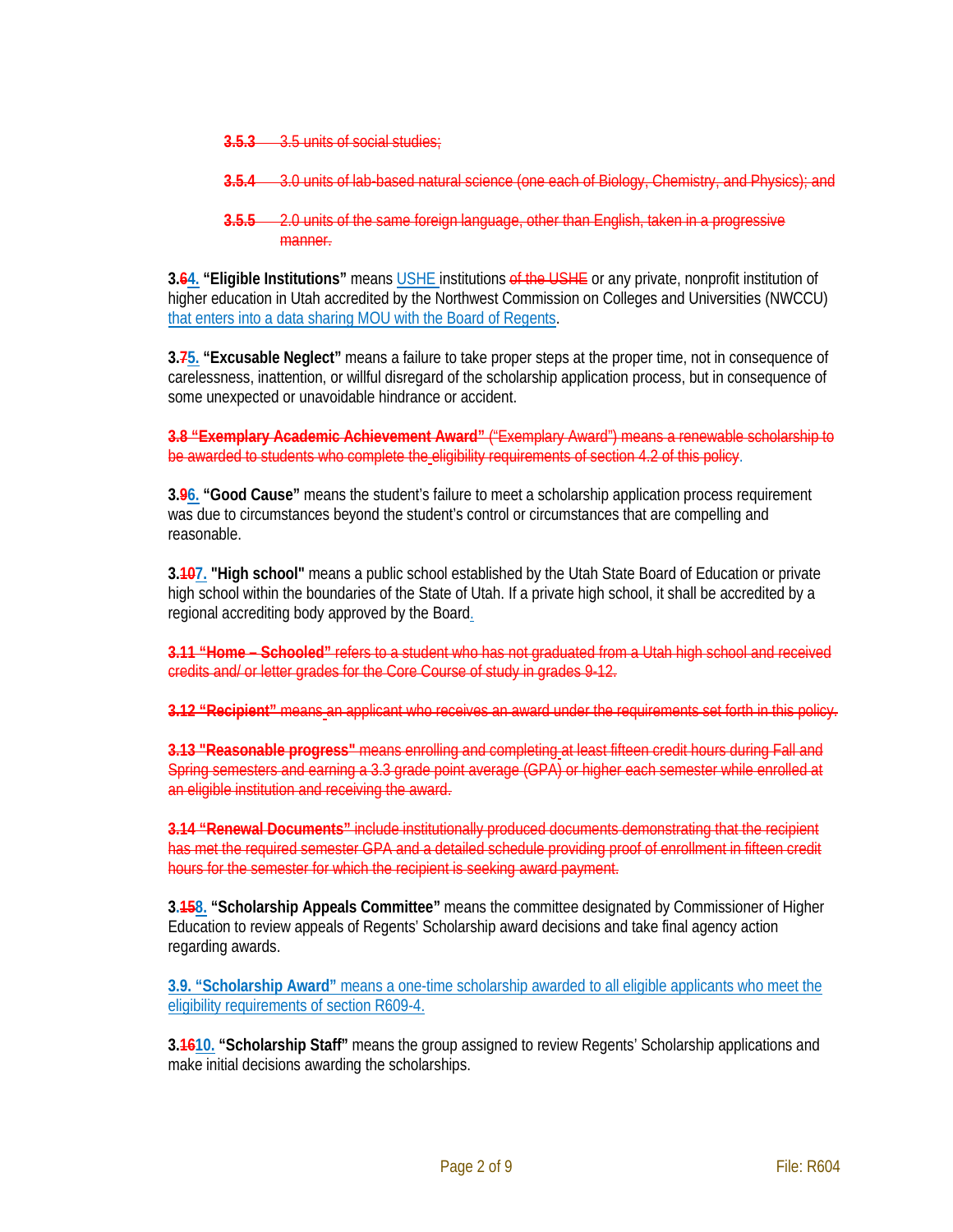**3.4711. "Substantial Compliance"** means the applicant, in good faith, **complied** demonstrated clear intent to comply with the substantial or essential scholarship application requirements and has demonstrated likely eligibility but failed to precisely comply exactly with the application specifics.

**3.12. "Supplemental Award"** means a two-year award of additional funds based on the recipient's financial ability to access higher education.

**3.18 "UESP"** means the Utah Educational Savings Plan.

**3.19 "USHE"** means the Utah system of higher education, which includes the University of Utah, Utah State University, Weber State University, Southern Utah University, Snow College, Dixie State University, Utah Valley University, and Salt Lake Community College.

**3.20 Weighted Grade**: A grade shall be weighted if a student completed an advanced placement, international baccalaureate or college course. The grade weight given is half the value of the high school credits earned for the course. For AP and IB courses all grades are averaged and then the weight is applied. When college credit is earned the grade weight is applied to the grade shown on the college transcript.

### **R609-4 Base Award Requirements**

**4.1** Complete the Core Corse of Study as defined in section 3.5 of this policy subject to the following criteria To qualify for the Regents' Scholarship, the applicant shall satisfy the following criteria:

- **4.1.1** Not all courses that meet state and individual district high school graduation requirements meet the scholarship requirements.
- **4.1.2** Course Availability: In addition to taking courses at the school they are attending, a student may complete coursework through other accredited Utah high schools or Utah eligible institutions.
- **4.1.3** A student may meet a course requirement through a competency-based assessment provided it is documented on a transcript and has a letter grade(A-C) assigned.
- **4.1.4** The courses completed shall be unique except when repeated for a higher grade as noted in (insert section). Students may not take a standard course and then enroll in the honors version of the same course and count both toward meeting the scholarship credit requirements and, when applicable, the requirement of progression.
- **4.1.5** Repeated course work shall not count toward accumulation of required credits.

Graduate from a Utah high school with a minimum, non-weighted GPA of 3.3.

- **4.1.2**. Complete four credits of English.
- **4.1.3.** Complete four credits of math, including one credit of advanced math.
- **4.1.4.** Complete three credits of lab-based biology, chemistry and physics.
- **4.1.5.** Complete two credits of world languages.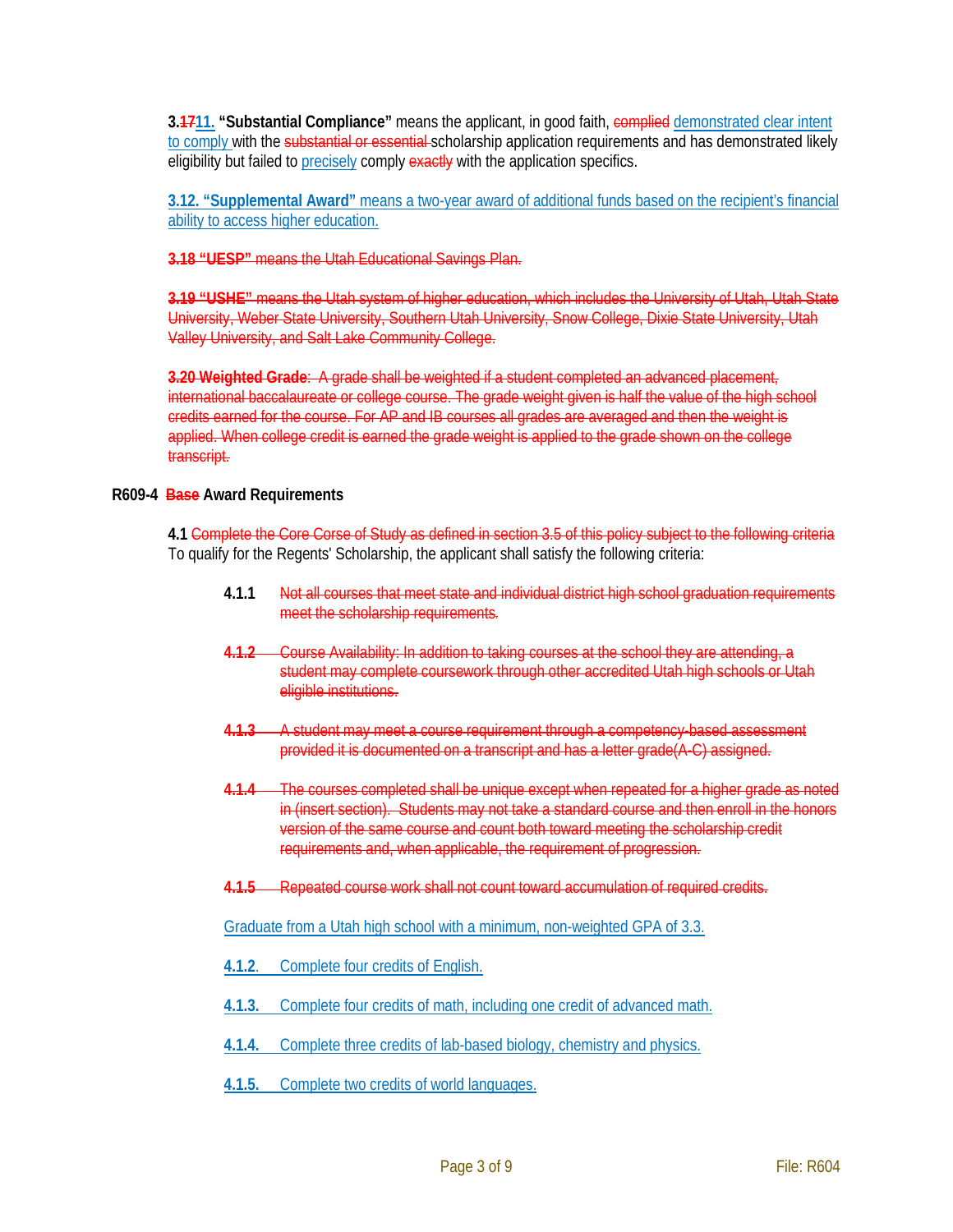**4.1.6.** Complete three credits of social science.

**4.1.7.** Complete the ACT with a minimum score of 22.

**4.1.8.** Receive an Estimated Family Contribution (EFC) by completing and submitting the Free Application for Federal Student Aid (FAFSA).

**4.2 GPA:** The applicant shall demonstrate completion of the Core Course of Study with a non-weighted cumulative high school GPA of at least 3.0.

**4.3 Minimum Grade requirement**: the applicant shall earn a course grade on a transcript of "C" or above in each individual course listed in section 3.4. Certain courses may receive a weighted grade as outlined under subsection 9.5 as part of the scholarship award determination.

**4.4 Replacing Low Grades by Retaking a Course**: An applicant may retake a course to replace a low grade received. When retaking courses to replace a grade the following subsections apply:

**4.5 The Entire Course**: The applicant shall either (1) retake the entire original course, or (2) complete an approved course equal to or greater in credit value in the same subject area. The math and foreign language requirement of progression shall be shown. This is true even if the applicant only received a lower grade in a single semester, term, trimester, or quarter.

**4.6 The Higher of Two Grades**: The higher of two grades in the same or an approved course will count towards meeting the scholarship requirements.

**4.7 Approved Courses and Progression Determined by the Regents' Scholarship Review Committee**: The Regents' Scholarship Review Committee reserves the right to determine if the repeated course qualifies as an approved course in the same subject-area and if progression is required and demonstrated.

**4.8 "P" and "I" Grades not Accepted**: Pass/fail or incomplete grades do not meet the minimum scholarship grade requirement A student may satisfy a course requirement through a competency-based assessment provided it is documented for credit on an official transcript.

**4.3.** The courses completed shall be unique except when repeated for a higher grade.

**4.4.** Repeated course work shall not count toward accumulation of required credits.

**4.95. College Course Work:** College course work will only be evaluated if the applicant submits an official college transcript. If an applicant enrolls in and completes a college course worth three or more college credits, this shall be counted as one high school credit toward the scholarship requirements. The student is evaluated on the college grade earned, with the weight added to the college grade as defined in section 3.19.

**4.10 ACT Score:** The applicant shall submit at least one verified ACT score.

**4.11 Utah High School Graduation:** The applicant shall have graduated from a Utah high school.

**4.12 Citizenship:** A recipient shall be a citizen of the United States or a noncitizen who is eligible to receive federal student aid.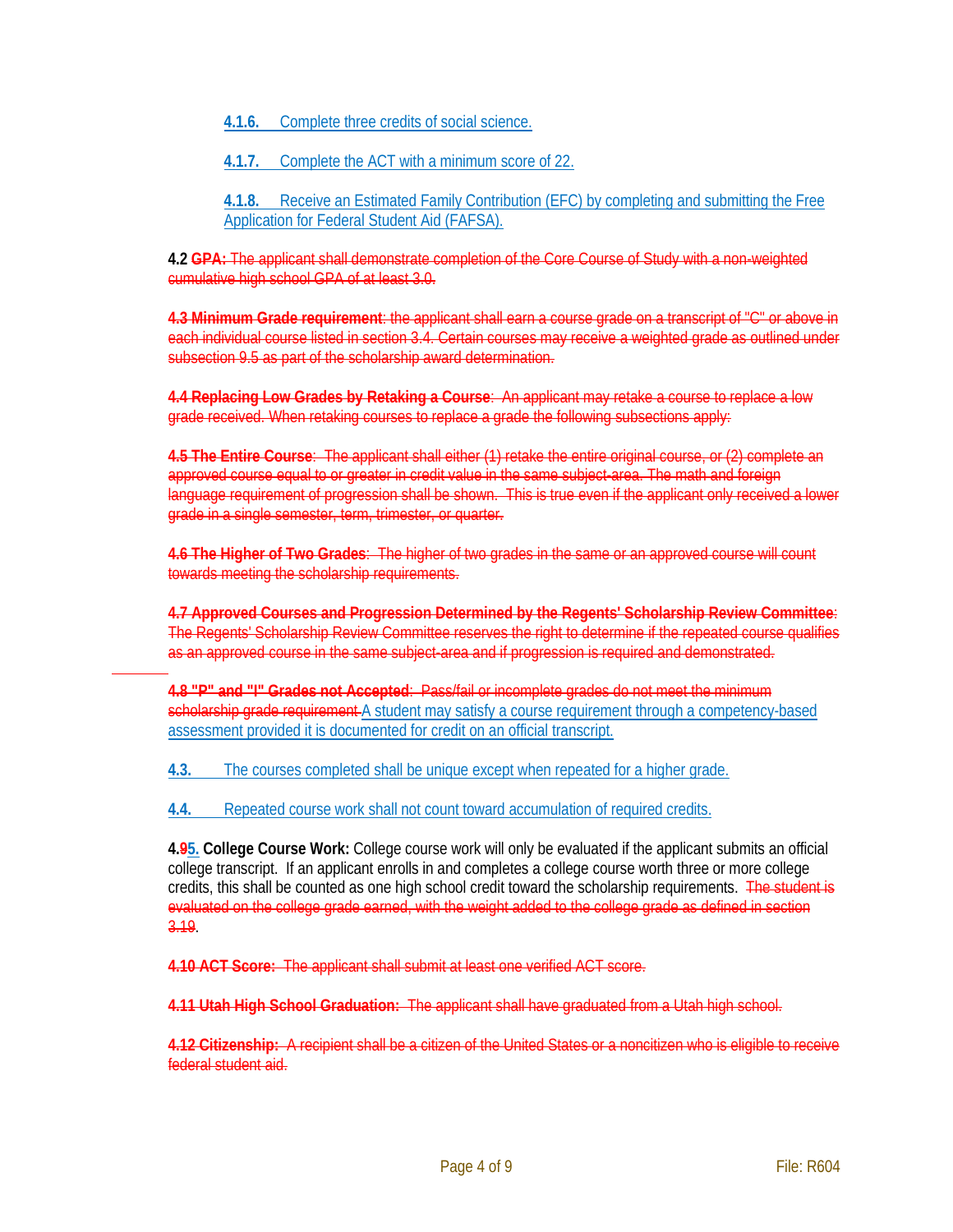**4.13 No Criminal Record:** A recipient shall not have a criminal record, with the exception of a misdemeanor traffic citation.

**4.146. Mandatory Fall Semester Enrollment**: A recipient shall enroll at an eligible institution by Fall semester immediately following the student's high school graduation date or receive an approved deferral from the Board under subsection 7.2. Documentation shall include the recipient's name, the semester the recipient will attend, the name of the institution they are attending and the number of credits for which the recipient is enrolled. and complete a minimum of 30 credit hours per academic year, or the equivalent of an academic year in the event of a deferment/leave of absence. The institution at which the student attends shall verify the recipient has met the enrollment requirements.

**4.157.** New Century Scholarship: A recipient shall not receive both a Regents' Scholarship and the New Century Scholarship established in Utah Code Section 53B-8-105. and administered in R604. 609-5. Exemplary Academic Achievement Award Requirements: To qualify for the Regents' Scholarship Exemplary Academic Achievement award, the applicant shall satisfy all requirements for the Base award (see section 3.4), and additionally meet all of the following requirements:

**4.16** GPA: The applicant shall have a non-weighted cumulative high school GPA of at least 3.5.

**4.17** Minimum Grade: The applicant shall earn a course grade on a transcript of "B" or above in each individual course listed in section 3.4. Certain courses may receive a weighted grade as part of the scholarship award determination.

**4.18** ACT Score: The applicant shall submit a verified composite ACT score of at least 26.

**609-5. Continuation and Renewal of the Exemplary Award.**

**5.1 Duty of Student to Report Reasonable Progress Toward Degree Completion:** In order to renew the Exemplary Academic Achievement Award, the recipient shall submit renewal documents each semester, providing evidence of reasonable progress toward degree completion by the deadlines established in current program materials.

**5.2** If the recipient fails to maintain a 3.3 GPA in a single semester the recipient is placed on probation and shall earn a 3.3 GPA or better the following semester to maintain eligibility. If the recipient again at any time earns less than a 3.3 GPA or fails to enroll and complete fifteen credit hours, except as outlined in section 7.2 of this policy, the scholarship may be revoked.

**5.3** Recipient will not be required to enroll in fifteen credit hours if the student can complete his/her degree programwith fewer credits. Documentation shall include the recipient's name, the semester the recipient will attend, the name of the institution they are attending and the number of credits for which the recipient is enrolled.

**5.4** Student Transfer: Students may transfer their scholarship to a different eligible institution upon request to the Scholarship office.

### **609-65. Application Procedures**

**65.1. Application Deadline:** Applicants shall submit an official scholarship application no later than February 1 of the year that they graduate from high school. The Board may establish a priority deadline may be established each year. Applicants who meet the priority deadline may be given first priority or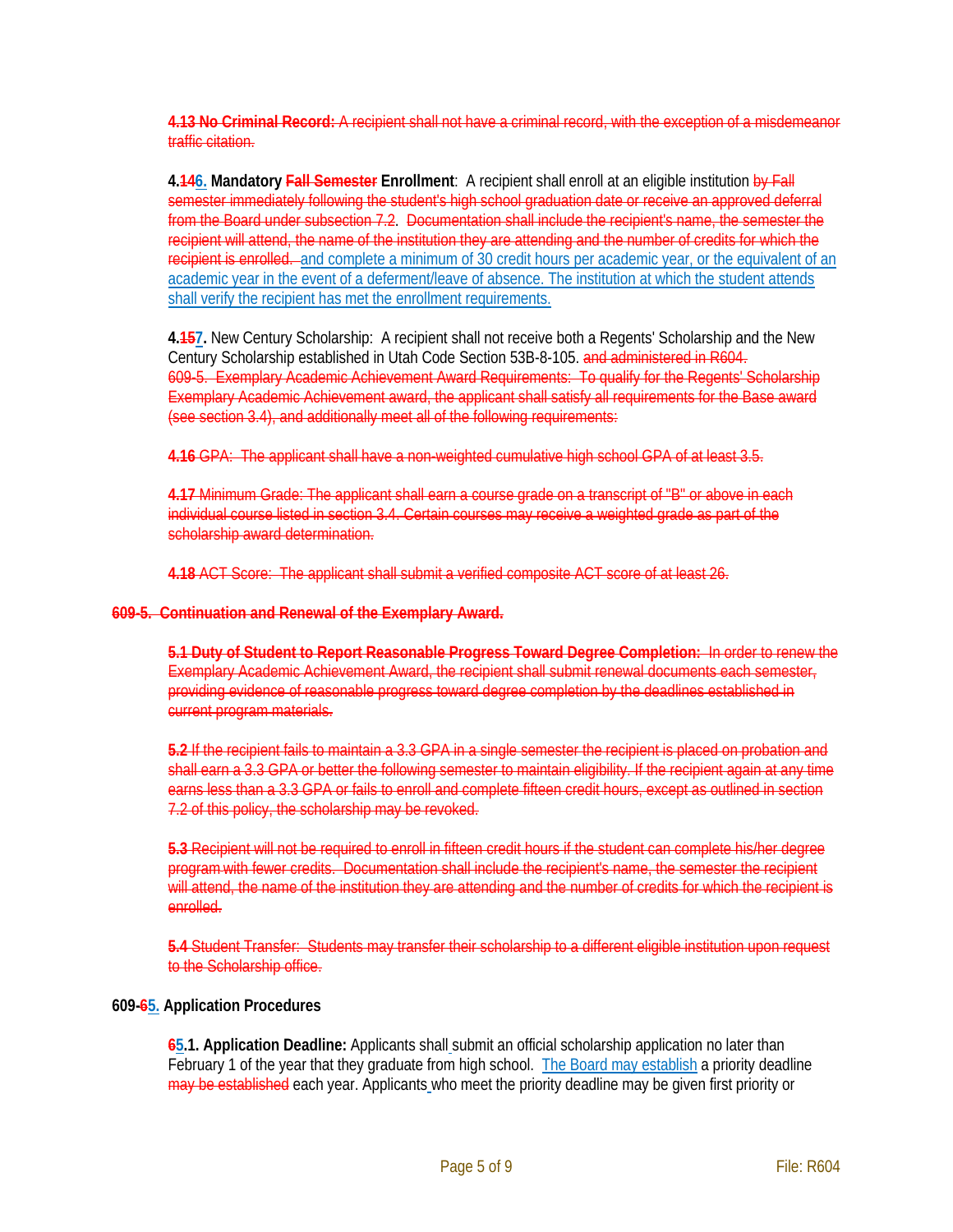consideration for the scholarship. Subject to funding, students may be considered based on date they of completed and submitted their application.

**65.2 Required Documentation:** Scholarship awards shall be denied if all documentation is not completed and submitted by the specified deadlines. If any documentation demonstrates that the applicant did not satisfactorily fulfill all course and GPA requirements, or if any information, including the attestation of criminal record or citizenship status, proves to be falsified the award may be denied. Required documents that shall be submitted with a scholarship application include Applicants shall submit the following documents:

**65.2.1** the *efficial* online Regents' Scholarship application;

**65.2.2** an official high school paper or electronic transcript, official college transcript(s) when applicable, and any other miscellaneous official transcripts demonstrating all completed courses and GPA. Final transcript(s) will be requested if the student is found conditionally approved, meaning that the student appears to be on track to receive the scholarship;

**65.2.3** If a student completed coursework at an educational institution outside of the district from which the student graduated, the student must submit an official transcript from the school at which he or she completed the coursework if the courses completed and grades earned are not reflected in the official high school transcript; and

**65.2.4** verified ACT score(s).

#### **R609-76. Amount of Award Amounts and Distribution of Award Funds**

**76.1. Funding Constraints of Awards:** The Board may limit or reduce the Base Award and/or the Exemplary Academic Achievement will determine award amounts, as well as supplemental awards granted, depending on the annual legislative appropriations and the number of qualified applicants.

### **76.2. Amount of Awards**

**7.2.1 Scholarship Award**: The Base award of up to \$1,000 may be adjusted annually by the Board in an amount up to the average percentage tuition increase approved by the Board for USHE institutions. Students who meet the eligibility criteria will receive a one-time scholarship award, the amount of which will be determined annually by the Board

**76.2.23. Exemplary Academic Achievement Supplemental Award**: The Exemplary Academic Achievement award is up to the amount provided by law and as determined each Spring by the Board based on legislative funding and the number of applicants. The Exemplary Academic Achievement award may be renewed for the shortest of the following In addition to the Scholarship Award, recipients may qualify for a two-year supplemental award up to a maximum award amount set by the Board annually. The supplemental award amount will be distributed based the following methodology:

**76.2.23.1.** Four semesters of enrollment in fifteen credit hours Participating institutions shall establish a range with a minimum and maximum Expected Family Contribution (EFC) based on the FAFSA within which eligible recipients' EFC must fall to be eligible for a supplemental award. Participating institutions shall annually revise and report EFC range of eligibility to the Office of the Commissioner by February 1.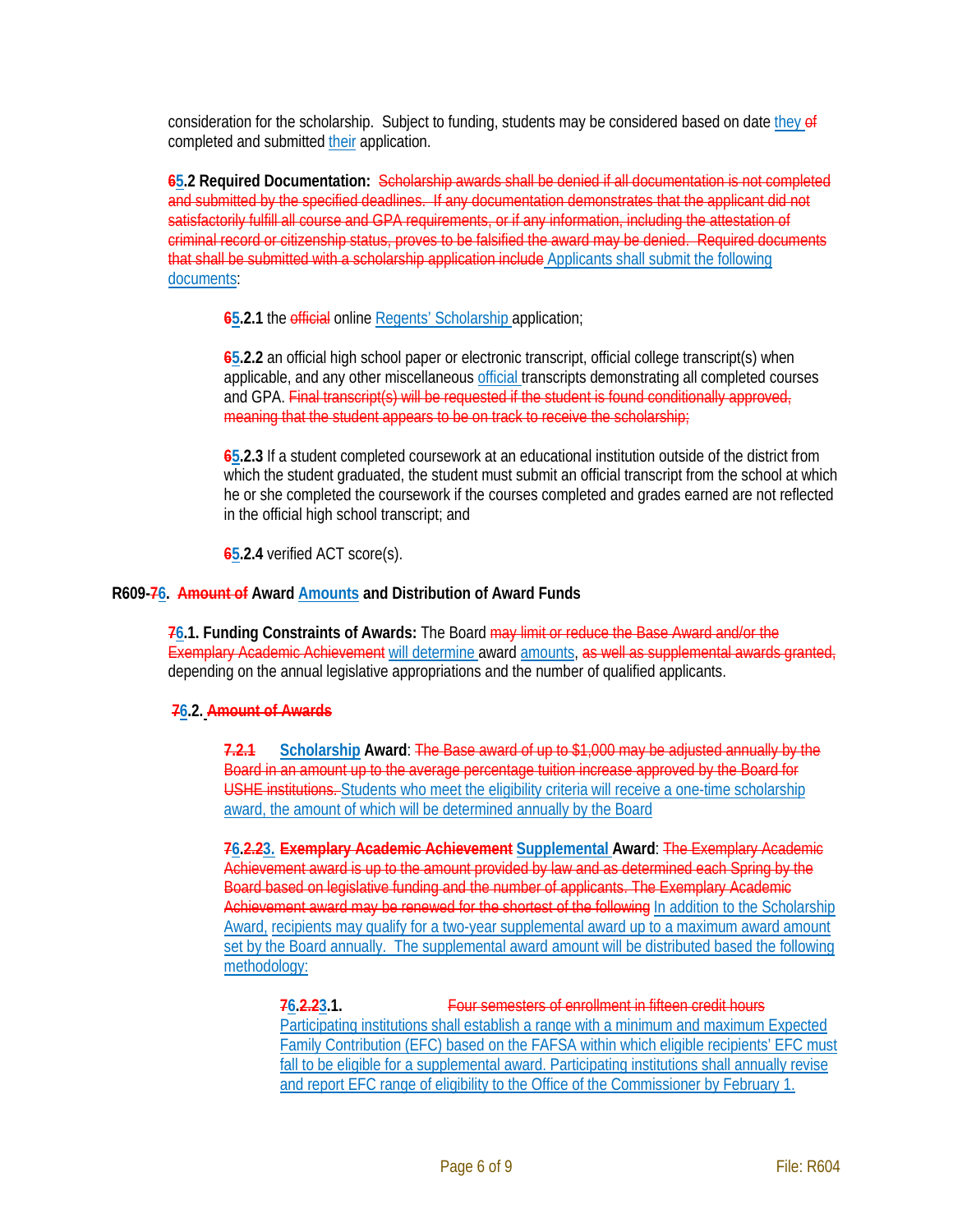**76. 2.23.2** Sixty five credit hours; or The institution may then award the supplemental amount to each recipient up to the established maximum award, based on state and federal aid the recipient is already receiving and the EFC. The supplemental award shall not be used to exceed the recipient's remaining cost for tuition, fees, books, required course materials and housing after all other financial aid is considered.

**6.3.3.** Supplemental award recipients must maintain a 3.0 GPA and complete a minimum of 30 credit hours per academic year or equivalent to remain eligible for the award. Institutions shall verify the recipient has met these requirements.

**76. 2.23.34.** Until the student meets the requirements for a Baccalaureate degree. If in the course of distributing awards the institution reduces a recipient's award based on that student's other financial aid, the remaining funds may be used to distribute further supplemental awards to other recipients. Additionally, institutions may additionally distribute unused or forfeited funds to other eligible recipients.

**76.2.34. UESP Supplemental Award to Encourage College Savings**: Subject to available funding, an applicant who qualifies for the Base award is eligible to receive up to an additional \$4300 in state funds to be added to the total scholarship award.

**76. 2.34.1.** For each year the applicant is 14, 15 or 16, or 17 years of age and had an active UESP account, the Board may contribute, subject to available funding, \$100 (i.e., up to \$4300 total for all four years) to the recipient's award if at least \$100 was deposited into the account for which the applicant is named the beneficiary.

**76. 2.34.2.** If no contributions are made to an applicant's account during a given year, the matching amount will likewise be \$0.

**76. 2.34.3.** If contributions total more than \$100 in a given year, the matching amount will cap at \$100 for that year.

**76. 2.34.4.** Matching funds apply only to contributions, not to transfers, earnings, or interest.

### **7.3 Distribution of Award Funds**

**7.3.1 Award Payable to Institution**: The award will be made payable to the institution. The institution may pay over to the recipient any excess award funds not required for tuition payments. Award funds shall be used for any qualifying higher education expense including: tuition, fees, books, supplies, equipment required for course instruction, or housing.

**7.3.2. Credit Hours Dropped After Award Payment**: If a recipient drops credit hours after having received the award which results in enrollment below fifteen credit hours, the scholarship may be revoked.

**R609-7. Time Constraints and Deferrals**

**R609-8 Time Constraints and Continuing Eligibility**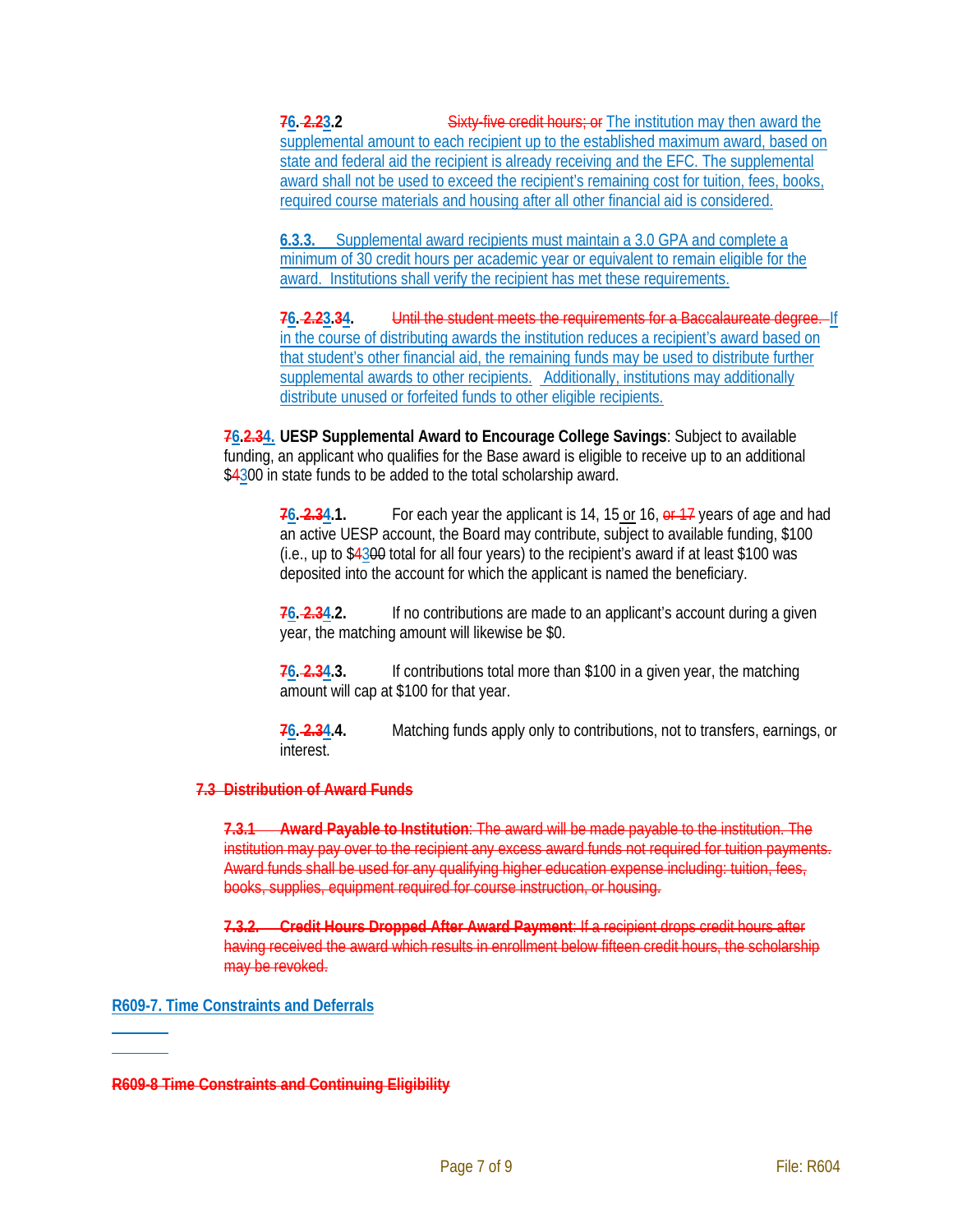**8.7.1. Time Limitation:** Regents' Scholarship recipients shall use the award in its entirety within five years after his/her high their school graduation date**.** Institutions shall return unexpended funds to the Board.

**8.7.2. Deferral or Leave of Absence:** A Recipients who will not enroll as a student shall apply for a deferral or leave of absence with their institution. If they do not continuously enroll in fifteen credit hours.

- **8.7.2.1.** Deferrals or leaves of absence may be granted, at the discretion of the Scholarship Review Committee institution, for military service, humanitarian/religious service, documented medical reasons, and other exigent reasons.
- **8.7.2.2.** An approved deferral or leave of absence will not extend the time limits of the scholarship. The scholarship may only be used for academic terms which begin within five years after the recipient's high school graduation date.

**8.3. No Guarantee of Degree Completion:** Neither a Base award nor an Exemplary Academic Achievement award guarantees that the recipient will complete his or her Associate or Baccalaureate program within the recipient's scholarship eligibility period.

### **R609-8. Transfers.**

**8.1.** Recipients may transfer to another eligible institution and retain the supplemental award. Recipients are responsible to inform the financial aid office at the institution to which they are transferring that they are receiving the Regents Scholarship at their current institution. The financial aid offices at the respective schools shall coordinate the transfer of scholarship funds and information.

### **R609-9 Scholarship Determinations and Appeals**

**9.1. Scholarship Determinations:** Submission of a scholarship application does not guarantee a scholarship award. The Scholarship Staff shall review individual scholarship applications and make the awards determination determine eligibility. Awards are based on available funding, applicant pool, and applicants' completion of scholarship criteria by the specified deadline.

**9.2. Appeals:** An applicant has the right to appeal the Scholarship Staff's adverse decision by filing an appeal with the Scholarship Appeals Committee subject to the following conditions:

- **9.2.1**. Applicants may submit a written The appeal must be in writing and submitted in person or through either the U.S. Mail or their Regents Scholarship Student Account. Appeals must be hand delivered to the office or postmarked (if mailed) or submitted online within 30 days of the date on which the scholarship notification was issued.
- **9.2.2** In the appeal, the applicant must provide his or her full name, mailing address, the high school he or she last attended, a statement of the reason for the appeal, and all information or evidence that supports the appeal. The failure of an applicant to provide the information in this subsection shall not preclude the acceptance of an appeal.
- **9.2.3**. An appeal filed before the applicant receives official notification from the Scholarship Staff of its decision shall may not be considered.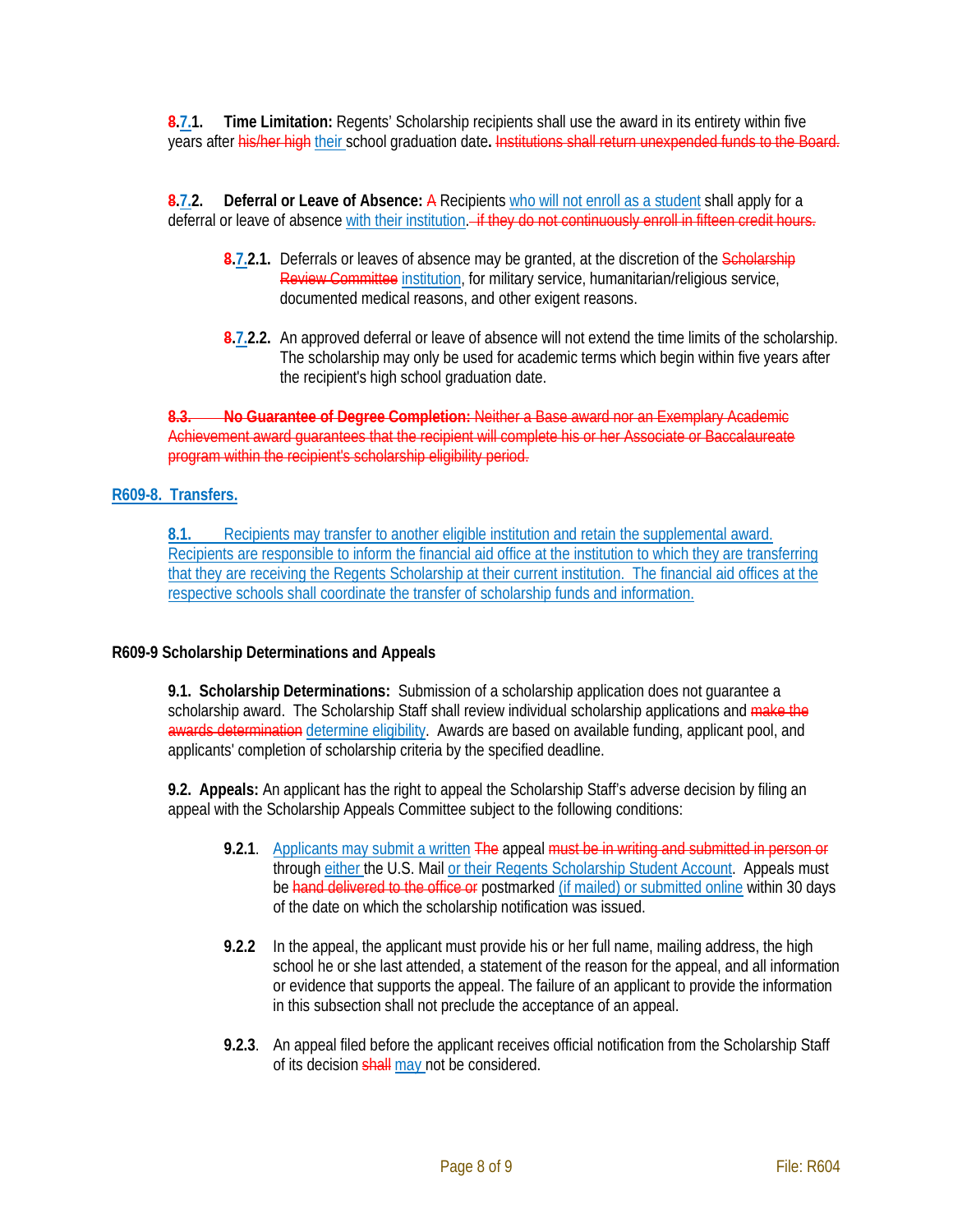- **9.2.4** If an applicant failed to file his or her appeal on time, the Scholarship Appeals Committee shall notify the applicant of the late filing and give him or her an opportunity to explain the reasons for failing to file the appeal by the deadline. The Scholarship Appeals Committee shall not have jurisdiction to consider the merits of an appeal that is filed beyond the deadline unless it determines the applicant established excusable neglect.
- **9.2.5** The Scholarship Appeals Committee shall review the appeal to determine if the award decision was made in error, or if the applicant demonstrated substantial compliance with the scholarship application requirements but failed to meet one or more requirements for good cause.
- **9.2.6** If the Scholarship Appeals Committee determines the applicant has shown by a preponderance of the evidence that the initial decision was made in error, it shall either reverse the initial decision or remand it back to the Scholarship Staff for further review in accordance with the Appeals Committee's instructions.
- **9.2.7** If the Scholarship Appeals Committee determines the applicant has shown by a preponderance of the evidence that he or she demonstrated substantial compliance with the application process requirements and good cause for failing to meet one or more of the requirements, the Appeals Committee shall grant the applicant a reasonable period of time to complete the remaining requirements and to resubmit the completed application to the Scholarship Staff for a redetermination. In such a case, the applicant shall have the right to appeal an adverse decision according to this rule.
- **9.2.8** The Scholarship Appeals Committee's decision shall be in writing and contain its findings of facts, reasoning and conclusions of law and notice of the right to judicial review.
- **9.2.9**. The Scholarship Appeals Committee's decision represents the final agency action. An applicant who disagrees with the Scholarship Appeal Committee's Decision may seek judicial review in accordance with Utah Code Ann. 63G-4-402.

# **R609-10 Reporting.**

- **11.0.** On or before April 30 each year, eligible institutions shall report to the Board of Regents the following:
	- **10.1.1.** The names of students the institutions awarded Regents' Scholarship funds.

**10.1.2.** The amount each recipient received, including scholarship additional l funds under this policy.

**10.1.3.** If the recipient received supplemental funds, the EFC, the current GPA, and the number of credits completed.

**10.2.** The Board of Regents may, at any time, request additional documentation or data related to the Regents Scholarship and may review or formally audit an eligible institution's compliance with this policy.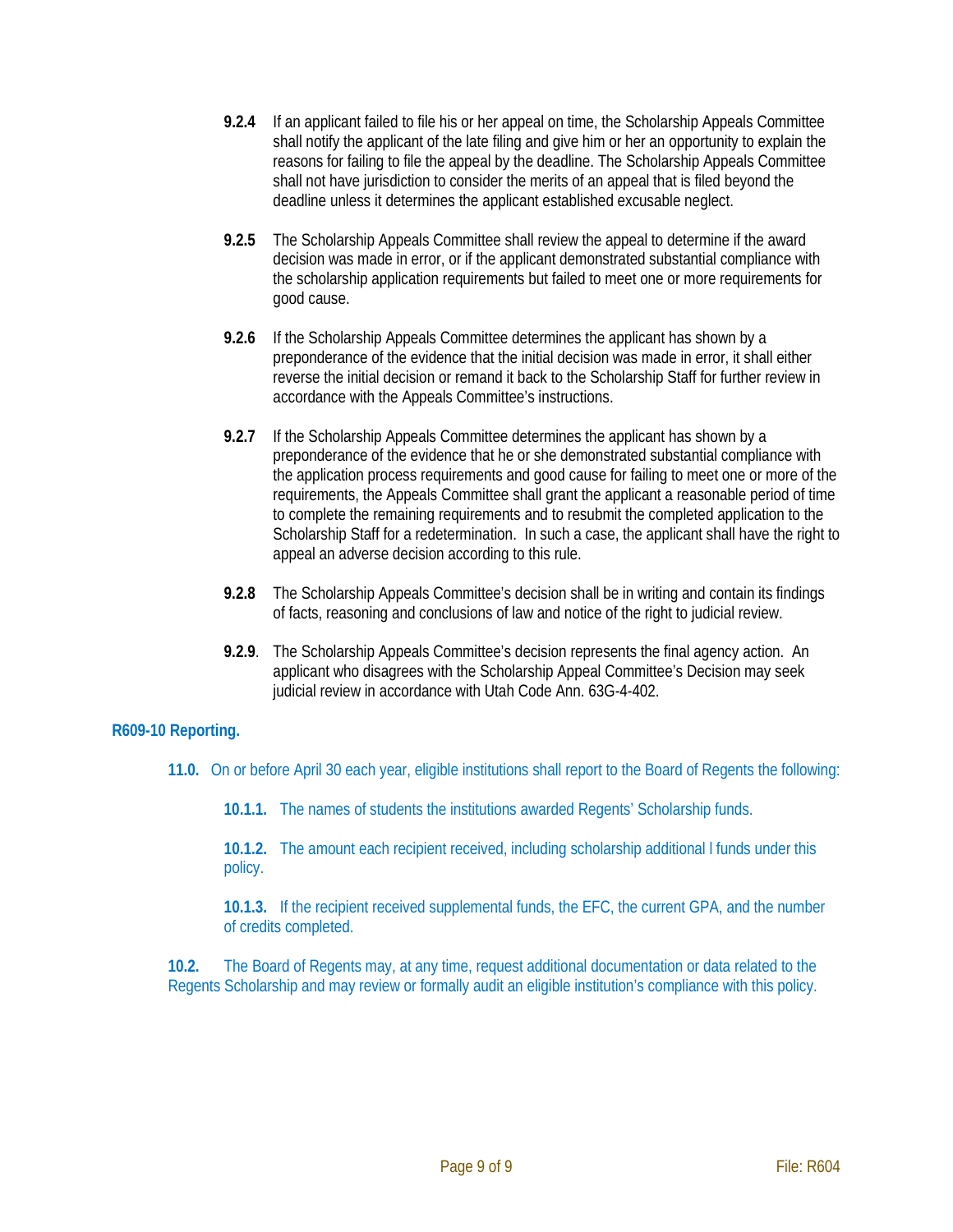

**R609-1 Purpose**: The Regents' Scholarship rewards students whose academic achievements demonstrate a high likelihood of college success and also provides additional financial aid to qualifying students whose economic resources may prevent access to higher education.

#### **R609-2 References**

**2.1.** Utah Code Ann. §53B-8-108 et seq., Regents' Scholarship Program.

**2.2.** Utah Admin. Code §R277-700-7, High School Requirements (Effective for Graduating Students Beginning with the 2010-2011 School Year).

#### **R609-3 Definitions**

**3.1. "Advanced Math"** means any of the following courses: pre-calculus, calculus, statistics, AP calculus AB, AP calculus BC, AP statistics, college courses Math 1030 and higher, IB Math SL, HL, and Further Math.

**3.2. "Board"** means the Utah State Board of Regents.

**3.3.** "**College Course Work**" means any instance in which college credit is earned, including but not limited to, concurrent enrollment, distance education, dual enrollment, or early college.

**3.4. "Eligible Institutions"** means USHE institutions or any private, nonprofit institution of higher education in Utah accredited by the Northwest Commission on Colleges and Universities (NWCCU) that enters into a data sharing MOU with the Board of Regents.

**3.5. "Excusable Neglect"** means a failure to take proper steps at the proper time, not in consequence of carelessness, inattention, or willful disregard of the scholarship application process, but in consequence of some unexpected or unavoidable hindrance or accident.

**3.6. "Good Cause"** means the student's failure to meet a scholarship application process requirement was due to circumstances beyond the student's control or circumstances that are compelling and reasonable.

**3.7. "High School"** means a public school established by the Utah State Board of Education or private high school within the boundaries of the State of Utah. If a private high school, it shall be accredited by a regional accrediting body approved by the Board.

**3.8. "Scholarship Appeals Committee"** means the committee designated by Commissioner of Higher Education to review appeals of Regents' Scholarship award decisions and take final agency action regarding awards.

**3.9. "Scholarship Award"** means a one-time scholarship awarded to all eligible applicants who meet the eligibility requirements of section R609-4.

<span id="page-11-0"></span> <sup>1</sup> Adopted June 4, 1999, amended July 12, 1999, April 20, 2001, May 31, 2002, September 15, 2006. Amended and approved by the Board of Regents October 16, 2009, April 1, 2010, March 25, 2011, March 29, 2013 and April 1, 2016.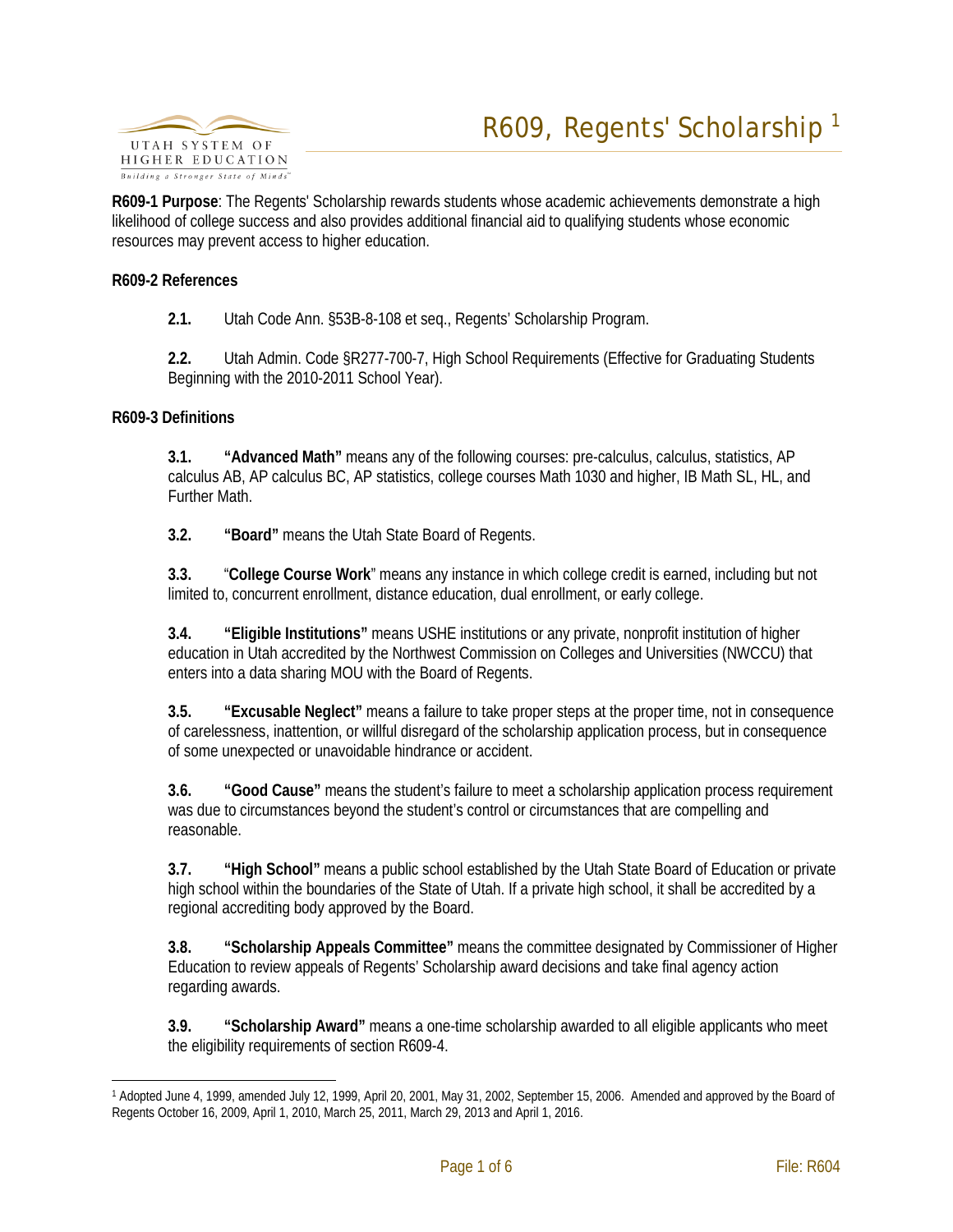**3.10. "Scholarship Staff"** means the employees assigned to review Regents' Scholarship applications and make initial decisions awarding the scholarships.

**3.11. "Substantial Compliance"** means the applicant, in good faith, demonstrated clear intent to comply with the scholarship application requirements and has demonstrated likely eligibility, but failed to precisely comply with the application specifics.

**3.12. "Supplemental Award"** means a two-year award of additional funds based on the recipient's financial ability to access higher education.

# **R609-4. Award Requirements**

**4.1.** To qualify for the Regents' Scholarship, the applicant shall satisfy the following criteria:

- **4.1.1.** Graduate from a Utah high school with a minimum, non-weighted GPA of 3.3.
- **4.1.2**. Complete four credits of English.
- **4.1.3.** Complete four credits of math, including one credit of advanced math.
- **4.1.4.** Complete three credits of lab-based biology, chemistry and physics.
- **4.1.5.** Complete two credits of world languages.
- **4.1.6.** Complete three credits of social science.
- **4.1.7.** Complete the ACT with a minimum score of 22.

**4.1.8.** Receive an Estimated Family Contribution (EFC) by completing and submitting the Free Application for Federal Student Aid (FAFSA).

**4.2.** A student may satisfy a course requirement through a competency-based assessment provided it is documented for credit on an official transcript.

**4.3.** The courses completed shall be unique except when repeated for a higher grade.

**4.4.** Repeated course work shall not count toward accumulation of required credits.

**4.5. College Course Work:** College course work will only be evaluated if the applicant submits an official college transcript. If an applicant enrolls in and completes a college course worth three or more college credits, this shall be counted as one high school credit toward the scholarship requirements.

**4.6. Mandatory Enrollment**: A recipient shall enroll at an eligible institution and complete a minimum of 30 credit hours per academic year or the equivalent of an academic year in the event of a deferment/leave of absence. The institution at which the student attends shall verify the recipient has met the enrollment requirements.

**4.7. New Century Scholarship:** A recipient shall not receive both a Regents' Scholarship and the New Century Scholarship established in Utah Code Section 53B-8-105.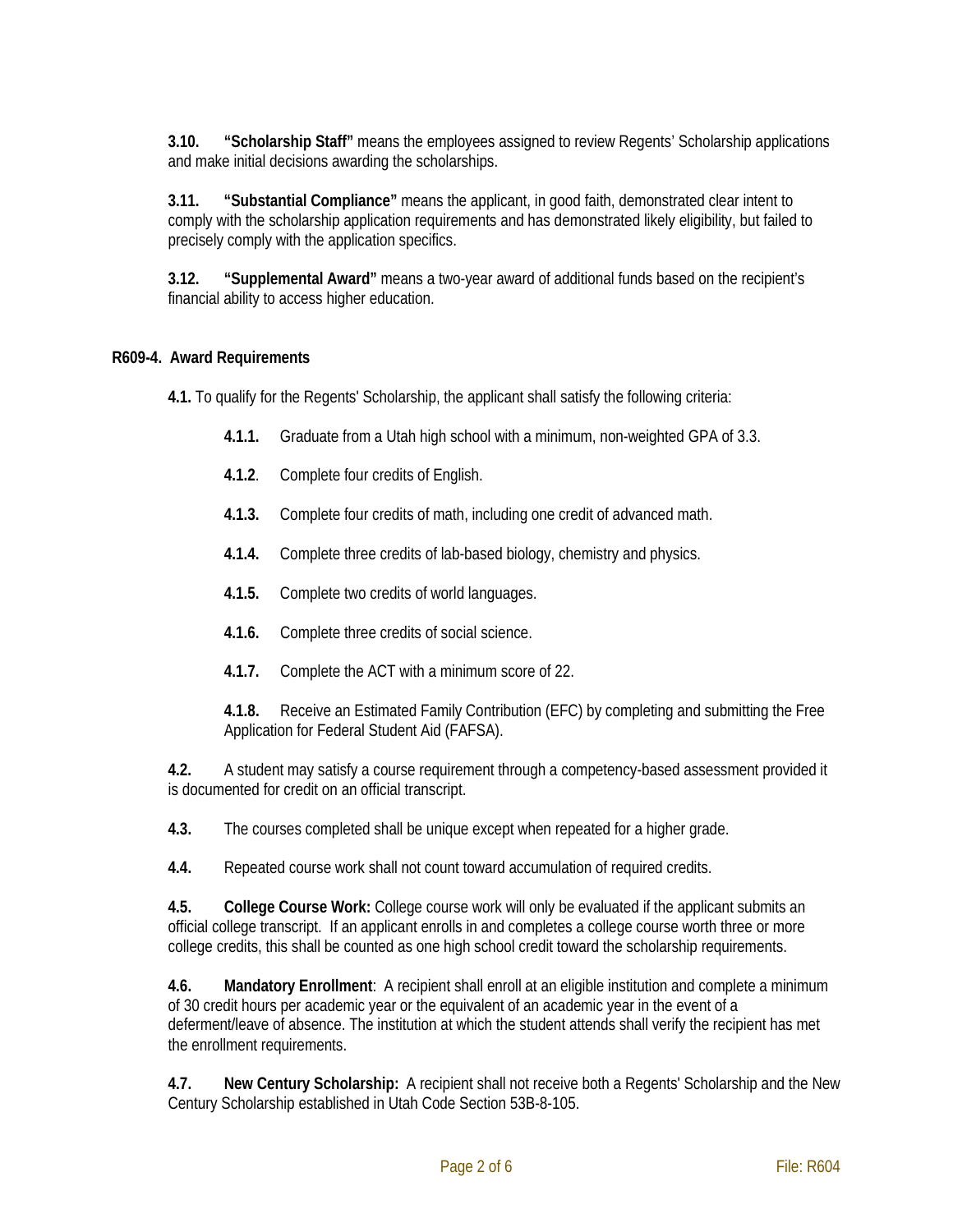# **609-5 Application Procedures**

**5.1. Application Deadline:** Applicants shall submit an official scholarship application no later than February 1 of the year that they graduate from high school. The Board may establish a priority deadline each year. Applicants who meet the priority deadline may be given first priority or consideration for the scholarship. Subject to funding, students may be considered based on the date of they completed and submitted their application.

**5.2 Required Documentation:** Applicants shall submit the following documents:

**5.2.1.** The online Regents' Scholarship application.

**5.2.2.** An official high school paper or electronic transcript, official college transcript(s) when applicable, and any other miscellaneous official transcripts demonstrating all completed courses and GPA.

**5.2.3.** If a student completed coursework at an educational institution outside of the district from which the student graduated, the student must submit an official transcript from the school at which he or she completed the coursework if the courses completed and grades earned are not reflected in the official high school transcript.

**5.2.4.** Verified ACT score(s).

### **R609-6 Award Amounts and Distribution of Award Funds**

**6.1. Funding Constraints of Awards:** The Board will determine award amounts, depending on the annual legislative appropriation and the number of qualified applicants.

**6.2. Scholarship Award**: Students who meet the eligibility criteria will receive a one-time scholarship award, the amount of which will be determined annually by the Board

**6.3. Supplemental Award**: In addition to the Scholarship Award, recipients may qualify for a two-year supplemental award up to a maximum award amount set by the Board annually. The supplemental award amount will be distributed based the following methodology:

**6.3.1.** Participating institutions shall establish a range with a minimum and maximum Expected Family Contribution (EFC) based on the FAFSA within which eligible recipients' EFC must fall to be eligible for a supplemental award. Participating institutions shall annually revise and report EFC range of eligibility to the Office of the Commissioner by February 1.

**6.3.2.** The institution may then award the supplemental amount to each recipient up to the established maximum award, based on state and federal aid the recipient is already receiving and the EFC. The supplemental award shall not be used to exceed the recipient's remaining cost for tuition, fees, books, required course materials and housing after all other financial aid is considered.

**6.3.3.** Supplemental award recipients must maintain a 3.0 GPA and complete a minimum of 30 credit hours per academic year or equivalent to remain eligible for the award. Institutions shall verify the recipient has met these requirements.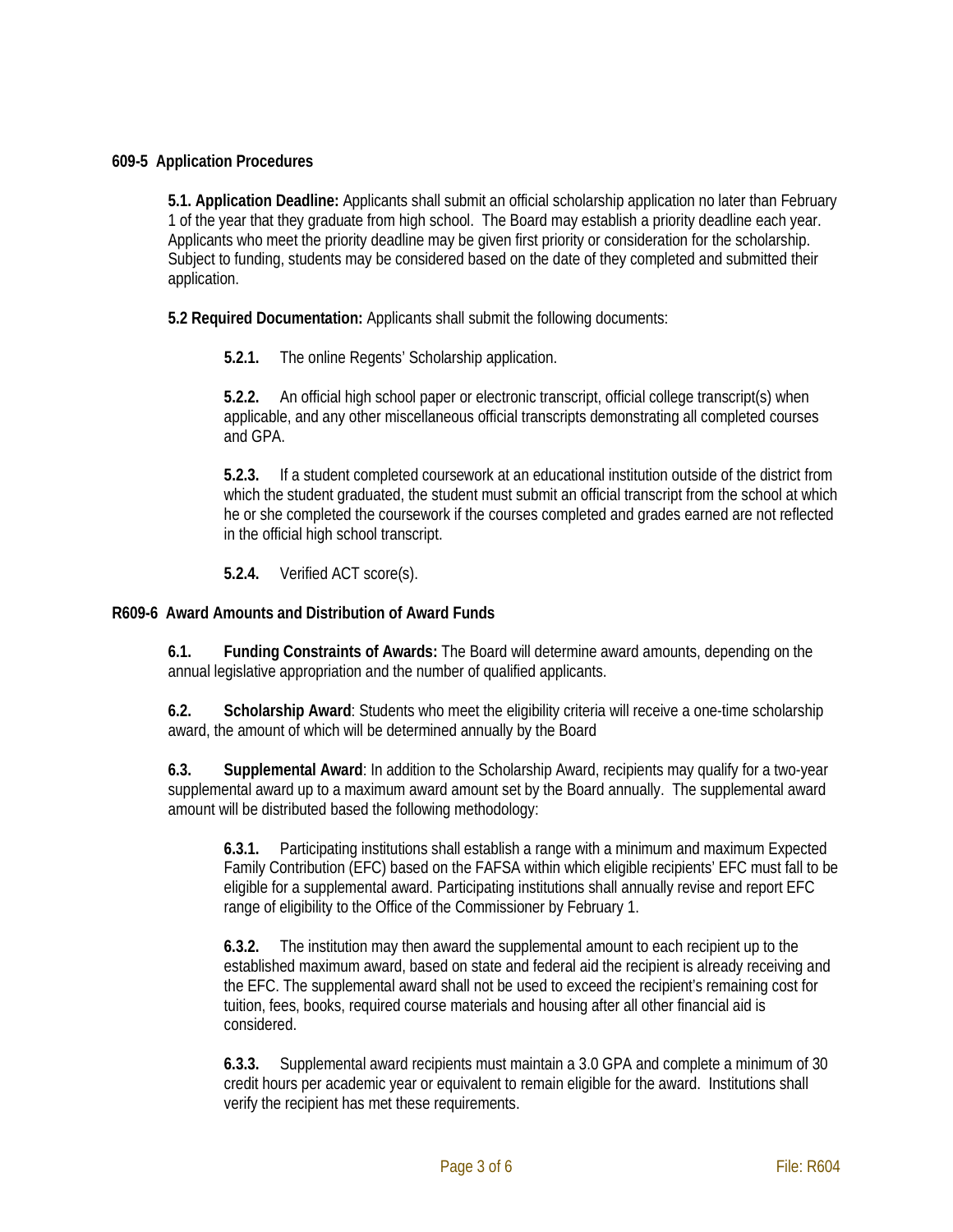**6.3.4.** If in the course of distributing awards the institution reduces a recipient's award based on that student's other financial aid, the remaining funds may be used to distribute further supplemental awards to other recipients. Additionally, institutions may additionally distribute unused or forfeited funds to other eligible recipients.

**6.4. UESP Supplemental Award to Encourage College Savings**: Subject to available funding, an applicant who qualifies for the Base award is eligible to receive up to an additional \$400 in state funds to be added to the total scholarship award.

**6.4.1.** For each year the applicant is 14, 15, or 16 years of age and had an active UESP account, the Board may contribute, subject to available funding, \$100 (i.e., up to \$300 total for all three years) to the recipient's award if at least \$100 was deposited into the account for which the applicant is named the beneficiary.

**6.4.2.** If no contributions are made to an applicant's account during a given year, the matching amount will likewise be \$0.

**6.4.3.** If contributions total more than \$100 in a given year, the matching amount will cap at \$100 for that year.

**6.4.4.** Matching funds apply only to contributions, not to transfers, earnings, or interest.

### **R609-7 Time Constraints and Deferrals**

**7.1. Time Limitation:** Regents' Scholarship recipients shall use the award in its entirety within five years after their school graduation date**.** 

**7.2. Deferral or Leave of Absence:** Recipients who will not enroll as a student shall apply for a deferral or leave of absence with their institution.

**7.2.1.** Deferrals or leaves of absence may be granted, at the discretion of the institution, for military service, humanitarian/religious service, documented medical reasons, and other exigent reasons.

**7.2.2.** An approved deferral or leave of absence will not extend the time limits of the scholarship. The scholarship may only be used for academic terms which begin within five years after the recipient's high school graduation date.

# **R609-8 Transfers**

**8.1.** Recipients may transfer to another eligible institution and retain the scholarship and supplemental awards. Recipients are responsible to inform the financial aid office at the institution to which they are transferring that they are receiving the Regents Scholarship at their current institution. The financial aid offices at the respective schools shall coordinate the transfer of scholarship funds and information.

### **R609-9 Scholarship Determinations and Appeals**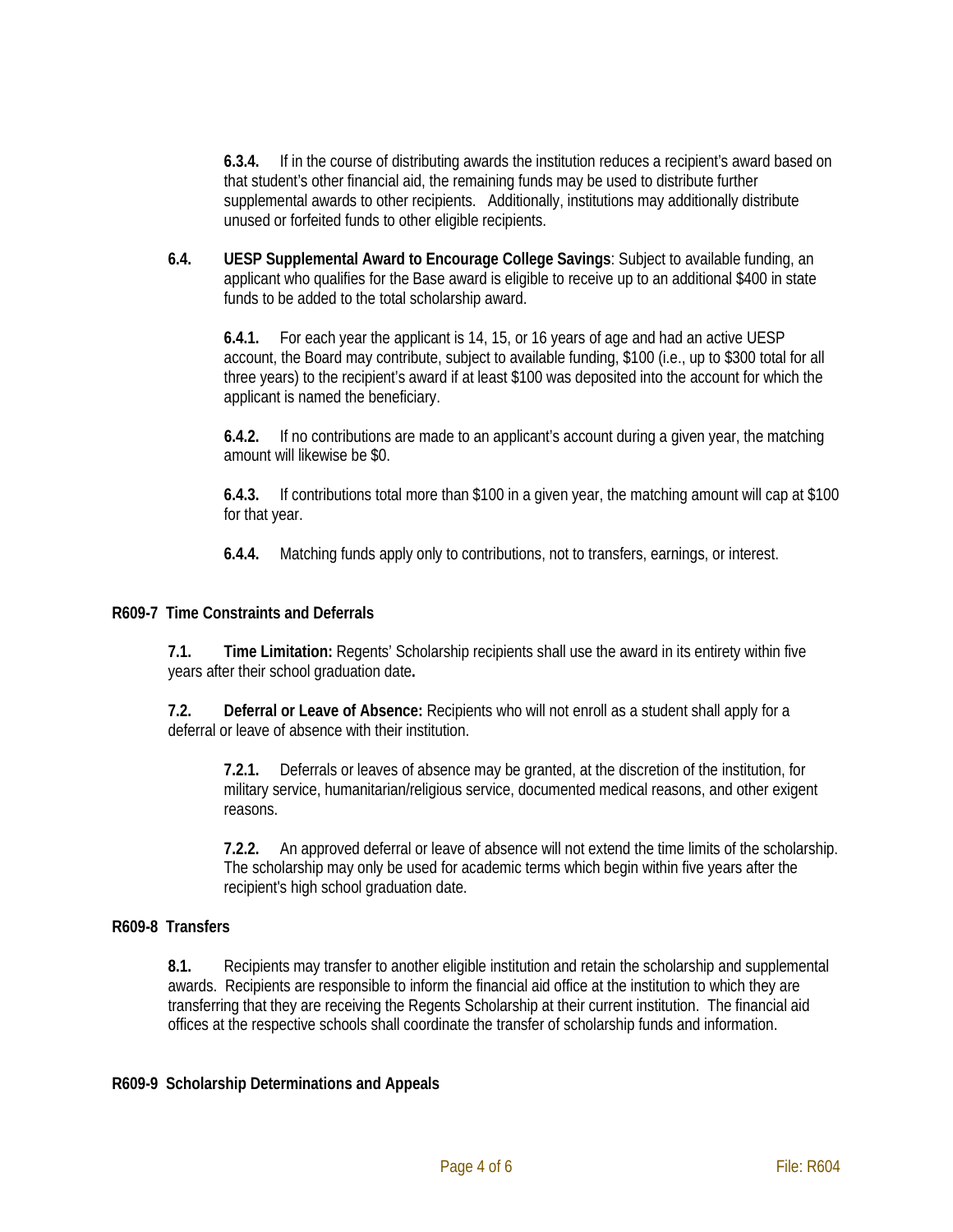**9.1. Scholarship Determinations:** Submission of a scholarship application does not guarantee a scholarship award. The Scholarship Staff shall review individual scholarship applications and determine eligibility. Awards are based on available funding, applicant pool, and applicants' completion of scholarship criteria by the specified deadline.

**9.2. Appeals:** An applicant has the right to appeal the Scholarship Staff's adverse decision by filing an appeal with the Scholarship Appeals Committee subject to the following conditions:

- **9.2.1**. Applicants may submit a written appeal through either the U.S. Mail or their Regents Scholarship Student Account. Appeals must be postmarked (if mailed) or submitted online within 30 days of the date on which the scholarship notification was issued.
- **9.2.2** In the appeal, the applicant must provide his or her full name, mailing address, the high school he or she last attended, a statement of the reason for the appeal, and all information or evidence that supports the appeal. The failure of an applicant to provide the information in this subsection shall not preclude the acceptance of an appeal.
- **9.2.3**. An appeal filed before the applicant receives official notification from the Scholarship Staff of its decision may not be considered.
- **9.2.4** If an applicant failed to file his or her appeal on time, the Scholarship Appeals Committee shall notify the applicant of the late filing and give him or her an opportunity to explain the reasons for failing to file the appeal by the deadline. The Scholarship Appeals Committee shall not have jurisdiction to consider the merits of an appeal that is filed beyond the deadline unless it determines the applicant established excusable neglect.
- **9.2.5** The Scholarship Appeals Committee shall review the appeal to determine if the award decision was made in error, or if the applicant demonstrated substantial compliance with the scholarship application requirements but failed to meet one or more requirements for good cause.
- **9.2.6** If the Scholarship Appeals Committee determines the applicant has shown by a preponderance of the evidence that the initial decision was made in error, it shall either reverse the initial decision or remand it back to the Scholarship Staff for further review in accordance with the Appeals Committee's instructions.
- **9.2.7** If the Scholarship Appeals Committee determines the applicant has shown by a preponderance of the evidence that he or she demonstrated substantial compliance with the application process requirements and good cause for failing to meet one or more of the requirements, the Appeals Committee shall grant the applicant a reasonable period of time to complete the remaining requirements and to resubmit the completed application to the Scholarship Staff for a redetermination. In such a case, the applicant shall have the right to appeal an adverse decision according to this rule.
- **9.2.8** The Scholarship Appeals Committee's decision shall be in writing and contain its findings of facts, reasoning and conclusions of law and notice of the right to judicial review.
- **9.2.9**. The Scholarship Appeals Committee's decision represents the final agency action. An applicant who disagrees with the Scholarship Appeal Committee's Decision may seek judicial review in accordance with Utah Code Ann. 63G-4-402.